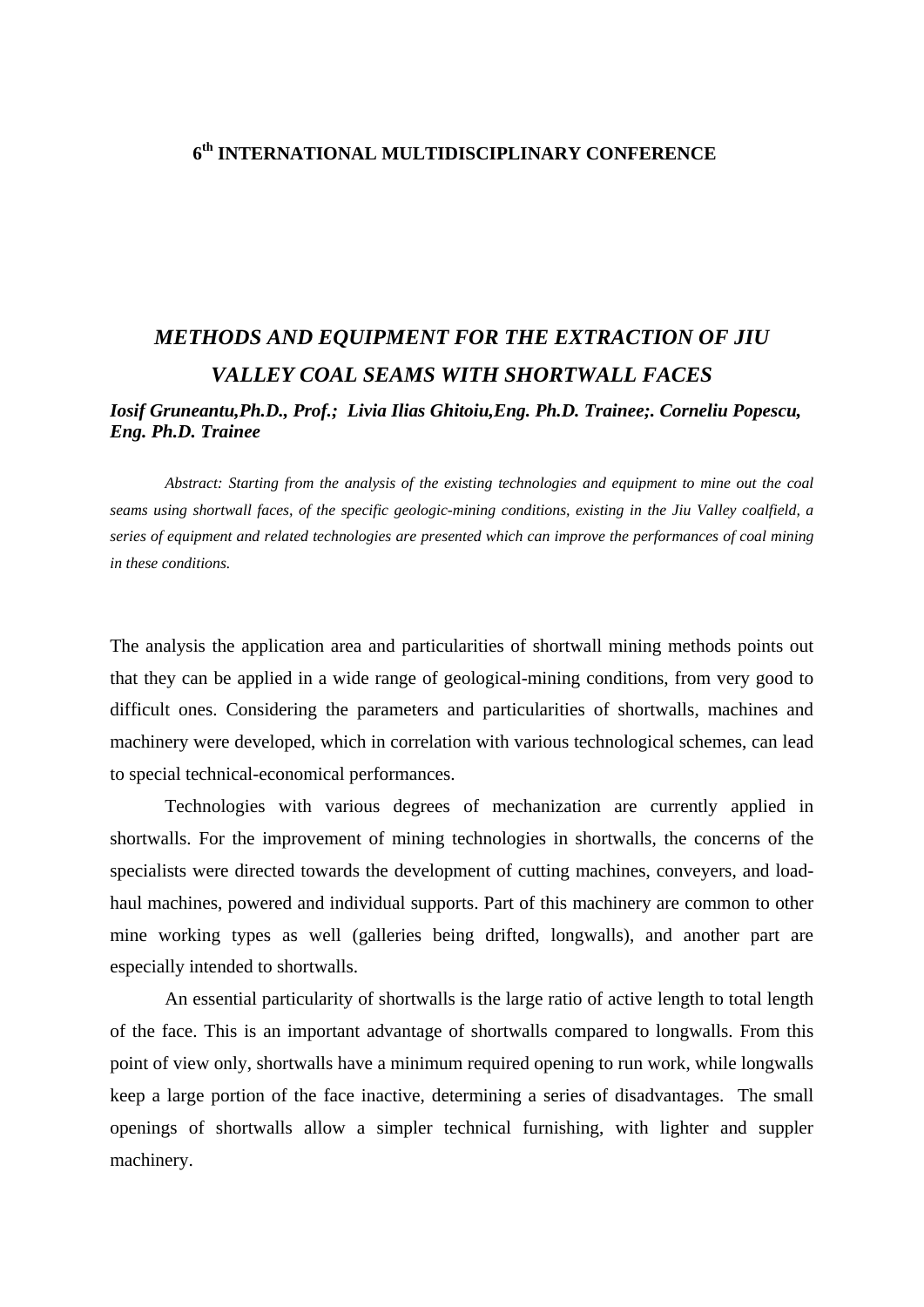Shorter faces, simpler and suppler machinery in the shortwalls result in lower technical and human accident rates in these faces. Shorter faces allow more production resources to be placed in a more restricted seam range, allowing higher production and productivity.

The proposals of our research team aim at improvements of coal extraction technologies in seam sections with difficult geological and mining conditions. Depending on the multitude of factors influencing working technologies, these can have a lower degree of mechanization or can be fully powered.

For shortwalls, the selected machinery should have the following characteristics:

- o Cutting machines should be shorter and cutting parts more flexible, to go easily over the conveyer stations;
- o Conveyers should be curved, with driving station in the pre-face;
- o Face equipment for individual or powered support should be supple and easily assembled and disassembled.

To develop a coal extraction technology in shortwalls, a large number of machinery specific to these types of faces have been analyzed and original technical solutions have been designed. In faces where coal is dislocated by drilling-blasting, we recommend the use of the loader-conveyer in Fig. 1, designed by the authors.

The active branch of the loader-conveyer is horizontally placed and the inactive one vertically.



Fig.1. Loader-conveyer.

(along plane and helical surfaces, respectively).

The scraper is kept perpendicular to the direction of movement with a support, which is linked to the chain by an eye hook. The scraper-support unit has a certain mobility, so that its movement follows a helical surface at the extremities of the conveyer.

The conveyer chain moves in guide paths which control the position of the scrapers during their movement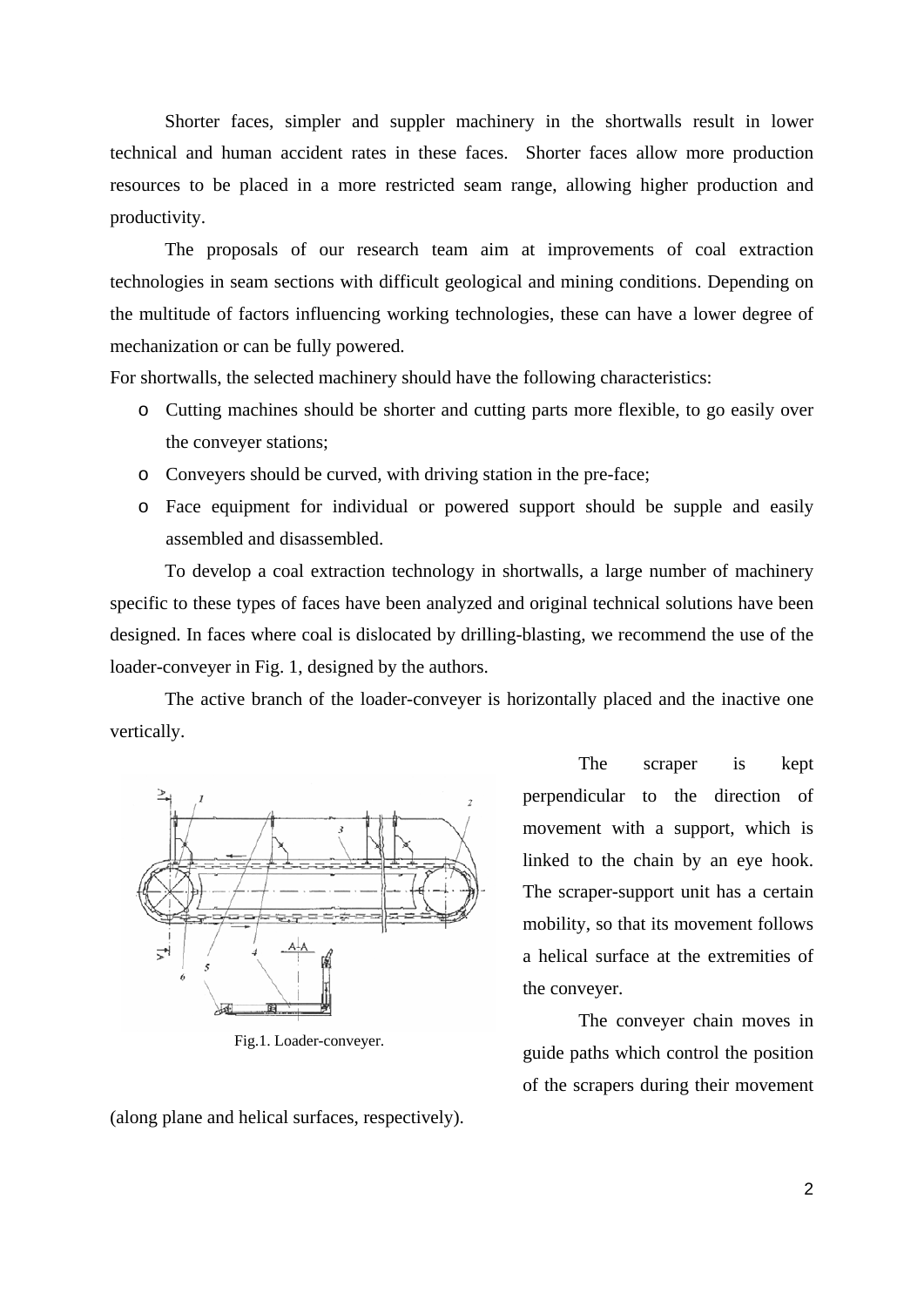Since the working part of the loader-conveyer both cuts and loads the coal, the resistant forces corresponding to the two operations were performed. The following starting data were used for the calculations: length of the scraper – wedge grip – bit unit -  $560$  mm; chain speed - 0,5 m/s; scraper pitch - 960 mm. The equation of dependence of traction force  $(F<sub>tr</sub>)$  on the length of the conveyer (L) was obtained:

$$
F_{tr} = 552 + 963 \text{ L} \qquad [N] \tag{1}
$$

 To level the floor of the face, to increase coal loading efficiency and to diminish the resistance to conveyer movement toward the face, CMR-2 type bits are fixed to the scrapers. Wedge grips are used to fix bits to the scrapers and bits are fixed to the wedge grips with elastic bolts. Scrapers are fastened in cantilever and are entailed by a calibrated C-19x64 mm type chain. They are attached to the chain by eye hooks. The scraper joins the eye hook by a cylindrical articulation, letting it rotate vertically.

 Considering that the working part of the conveyer acts as a cutting chain, an equation of the dependence of total cutting force  $(F_1)$  on the conveyer length(L) was determined.

$$
F_1 = 273 \text{ L} \qquad [N] \tag{2}
$$

Thus, the total force required to drive the conveyer is:

$$
F = 552 + 1236 L [N]
$$
 (3)

And the power required to drive it:

$$
P = 0.56 + 1.25 L [kW]
$$
 (4)

 To drive an up to 17 m long loader-conveyer a 22 kW motor was found to be sufficient; a 45 kW motor can drive an of up to 35 m long loader-conveyer. Considering that faces have different lengths, or lengths vary in the range of the same face field, the heading speed  $(v_a)$ towards the face of the loader-conveyer will be correlated to the length of the face (L), in accordance with the power of the driving motor.

The following interdependence has been established between these values:

:

$$
P = 0.56 + L (1.23 + 0.18 v_a)
$$
 [kW] (5)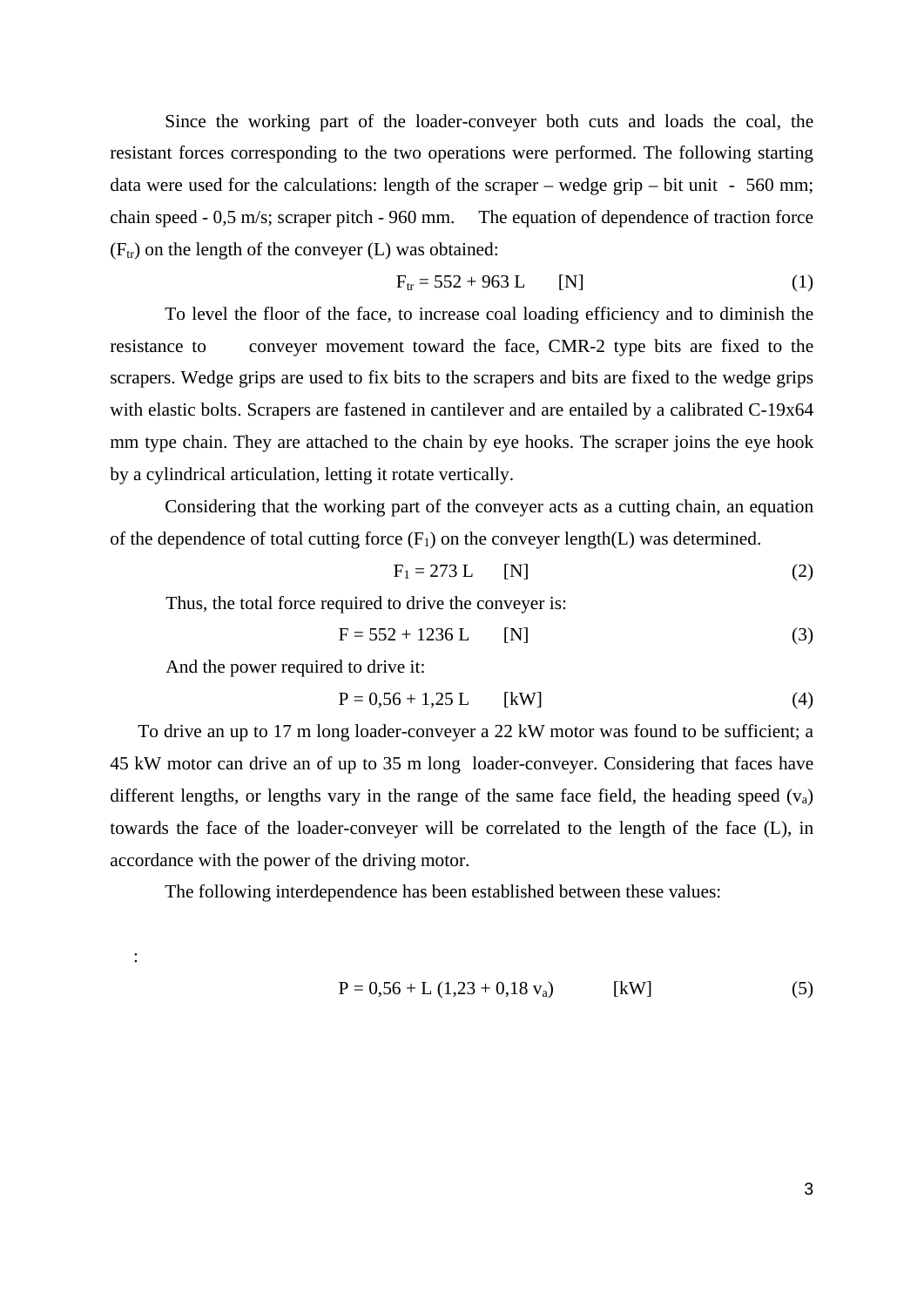Asynchronous electric motors can be used with short-circuit rotor to drive the loaderconveyer, with the power of: 20; 22; 25; 32; 35; 40; and 45 kW, explicating  $v_a$ ,  $v_a$  diagrams



**Fig.2.** Dependence of conveyer length on its heading speed

are obtained, function of L with parameter P, illustrated in Fig. 2.

Basically, heading speed is recommended not to higher than 2,53 mm/min, speed for which the cutting width is equal to the active length of the CMR-2 bit. At present, coal is removed from a 30 m long, 3 m high and 1,25 web width face, by five men in  $8 - 10$  hours. The proposed loader-cutter removes the same amount of coal in no more than an hour. Since its estimated flow rate is 180 t/h,. it is obvious that the use of the loader-conveyer cuts down the removal time of the coal and, implicitly, the duration of the cycle by 7-8 hours, and the required work amount is reduced accordingly.



Fig. 3 Shortwall equipped with power complex:  $1 -$  cutting machine ESA – 60L;

2 – Halbach-Braun conveyer; 3 – SMA power support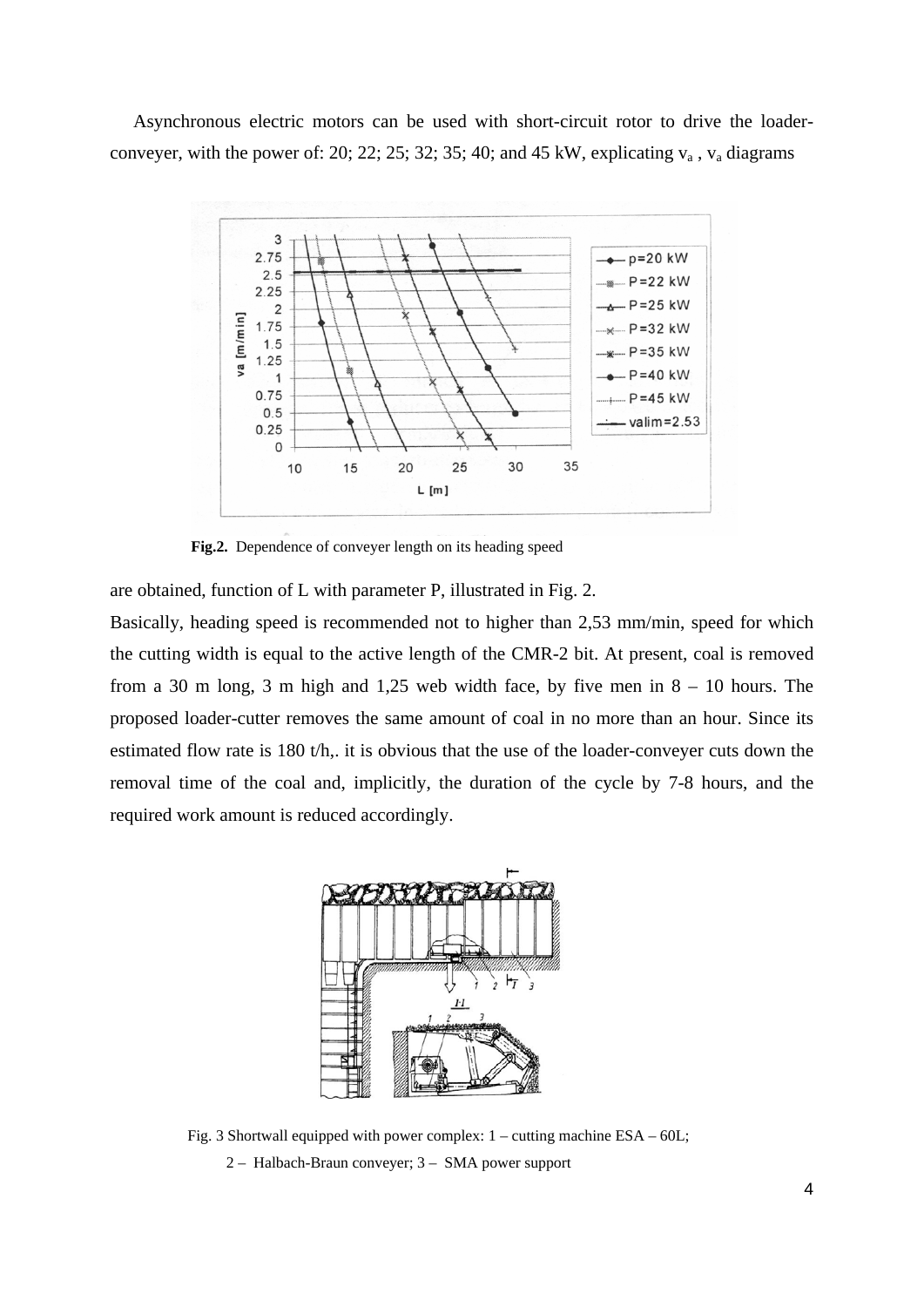In the intention of cutting down design and manufacturing stage duration and costs, for the manufacture of this machinery, it is recommended some of the parts of TR-3 type scraper conveyer to be used. For complex powered shortwalls, we suggest ESA-60L machine, Halbach&Braun curved conveyer and SMA-2 support to be used. Correlating the analyzed machinery with the conditions specific to Jiu Valley shortwalls, various technological alternatives could be developed, with a corresponding degree of mechanization, to suit the requirements of the beneficiaries.

Figures 4, 5, and 6 show examples of technical – economical indicators that can be obtained in complex powered shortwalls with the following characteristics:

- face length:  $l = 10 \div 50$  m;
- face height:  $h = 3$  m;
- duration of the shift:  $t = 6$  ore;
- team: 6 workers;
- theoretical cutting machine productivity: 2t/min.

 For the estimation of the indicators, reference values were given to the cutting machine's operation coefficients ( $K_e = 0.3$ ;  $K_e = 0.4$ ;  $K_e = 0.5$ ).



**Fig.4.** Dependence of production on cutting machine's operation coefficient.



**Fig.5.** Dependence of cycle duration on the length of the shortwall